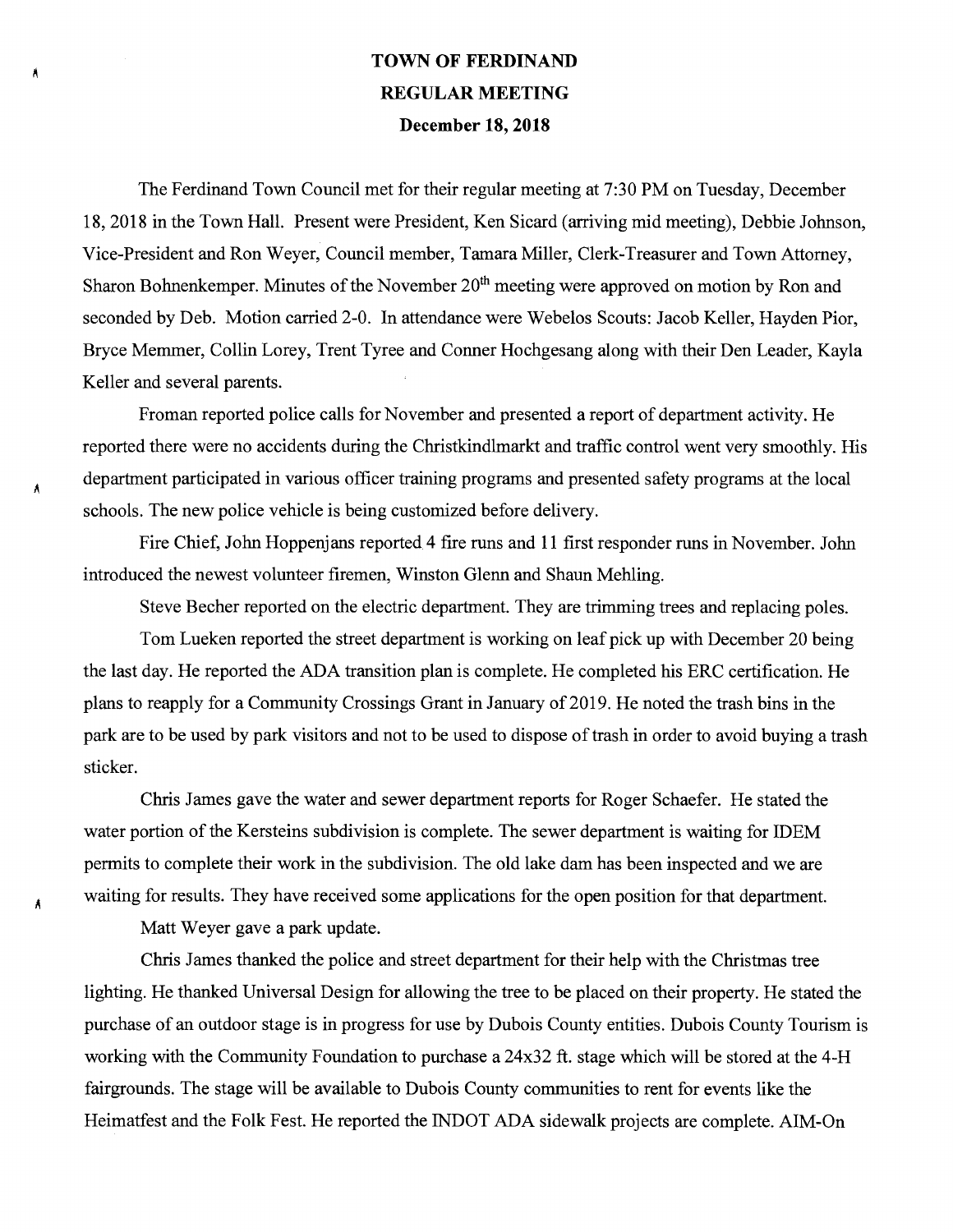December 11, James, along with representatives of industry and other municipalities, met to discuss the fiscal outlook of Dubois County. Information was presented by Drew Klacik showing the positives of the area economy, as well as some troubling negatives, including an aging workforce. Fishers Mayor Scott Fadness was on hand to talk about potential legislation coming up this session which would provide local governments the opportunity to create a new funding source.

Ken Sicard, with the approval of the Council, appointed Andy Rohleder to the BZA. A motion was made by Deb and seconded by Ron to approve the appointment. Motion passed 3-0. Sicard appointed, with the Council's approval, Don Foerster to the BZA and Planning Commission for 4-year terms on each. A motion was made by Ron and seconded by Deb to approve the appointment. Motion passed 3-0. Sicard requested the Council's approval to appointment Matt Weyer to the Park Board for a 4-year term. A motion was made by Deb seconded by Ron to approve the appointment. The motion was seconded by Deb. Motion passed 3-0. Sicard appointed, after the Council's nomination, Michael Cummings to the Economic Development Commission for a 4-year term. A motion was made by Ron and seconded by Deb to approve the appointment. Motion passed 3-0.

Matt Weyer gave an update of the Old Town Lake project. He hopes to bid the Old Lake Trail project soon and to open bids in February, possibly at a special meeting. He is waiting final approval from the Division of Water. Cutting of select trees must happen before March 31 to avoid any issues with bats returning to nest. He noted the OTL Project received a sizable donation last month and has promises from others for donations. The OTL Project video was shown at the Chamber Dinner last month.

8:00 PM-There were no bids for the fire truck. John Hoppenjans requested permission to donate the firetruck to an Indiana fire department near Scottsburg that lost equipment in a fire. The council approved John's request to contact that department regarding a donation. Bohnenkemper reminded the Council of the right of first refusal mandated by statute.

Becher reported on the Sisters project progress.

Á

Á

Ron Weyer gave an update of the new electric substation project. Requests for quotes for the aluminum structure and then a for actual install have been sent out and bids are due back at the January 15, 2019 meeting. The backup transformer is on schedule for delivery in early January. The new transformer for the substation is on schedule for April delivery. The new substation is scheduled to be up and rurming by September 2019.

Tom Lueken reported the ongoing problem of dirt being tracked onto  $5<sup>th</sup>$  street. He will contact the construction company/developer to remedy the situation prior to involving IDEM.

Ken is working on the emergency response program and will report at a later date.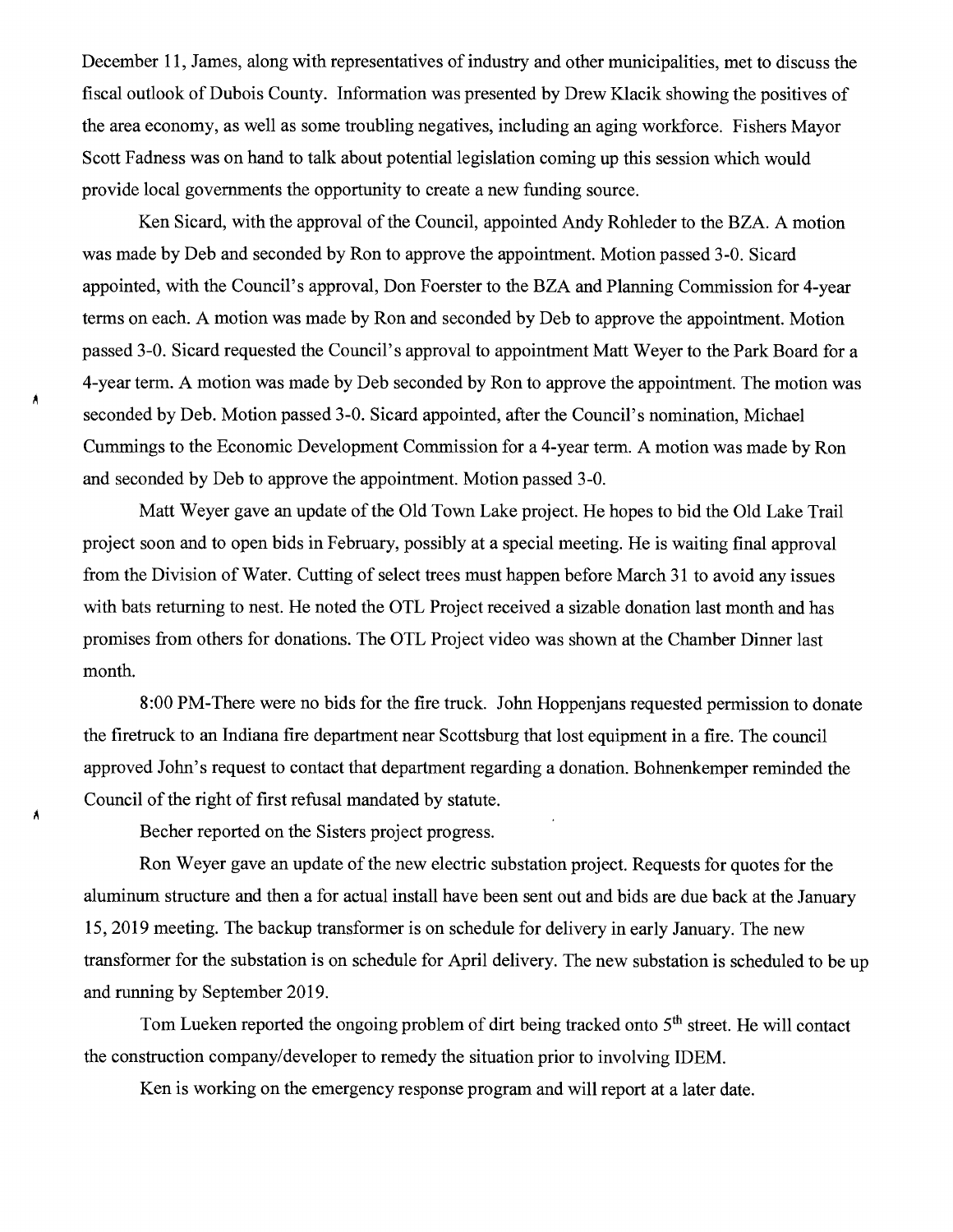James informed council he was contacted by Marc Hansen with Suez Water System Consultants, regarding the setup of a cost control plan for repair of our water tanks. This was timely information based on the recent figures presented by John Wetzel with Midwest Engineers concerning the upkeep of our tanks. A meeting was scheduled for the week of Jan 14-18 with Suez. An update on that meeting will be presented at the February council meeting.

Deb Johnson reported for the insurance committee. After reviewing the options, the committee recommended the town continue insurance through United Health Care. The town will pay for the premium increase of 7.5% and the employee portion of the premium will remain the same. There is an employee insurance meeting on December 20. New cards are being issued.

Sharon Bohnenkemper explained the Begle Tax Abatement request for new construction of a 12 unit apartment building on the northside of Ferdinand adjacent to the Industrial Bypass. She has received the signed Statement of Benefits and introduced a Resolution to designate the area as an Economic Development Revitalization Area. Dakota Begle, owner of Royal Ridge apartments, spoke about the success of the previous apartment building as a result of the initial tax abatement that was granted by the town and requested the same for the second building. A motion was made by Deb accept the application, adopt Resolution TA 2018-01 designating the area an economic revitalization area and set a public hearing for 9:00 PM on January 15, 2019. The motion was seconded by Ron. Motion passed 3-0.

A request was made for a waiver of the building and sign permit fees related to the Veterans Memorial Project. A motion was made by Ken to waive the permit fees. Ron seconded the motion. Motion passed 3-0.

The following agenda items were tabled until the next council meeting:

3. Ordinance Authorizing Investment of Town Funds

4. Region 15 Contracts for Service-Code Book/Zone Maps

5. Economic Development Income Tax-2 Year Plan

9. Approve Water, Electric & Sewer Budgets 2019

14. Salary Ordinance

Λ

Λ

A

Tom Lueken reported on the Dr. Thomas building posing the question of whether to winterize the building. The council will address at a subsequent meeting after potential leasing options are explored.

Community Crossing Matching Grant (CCMG) first call for 2019 will open January 7 and close February 1. He requested the Council's support of the projects. He received a call from Senator Erin Houchins regarding the 2018 CCMG lack of funding for our 2018 Applications. She will support our application and suggested that we contact Mark Messmer and request his support as well. No Dubois County applicants received CCMG Funds in the 2018 fall call. Deb made a motion to authorize Ken to